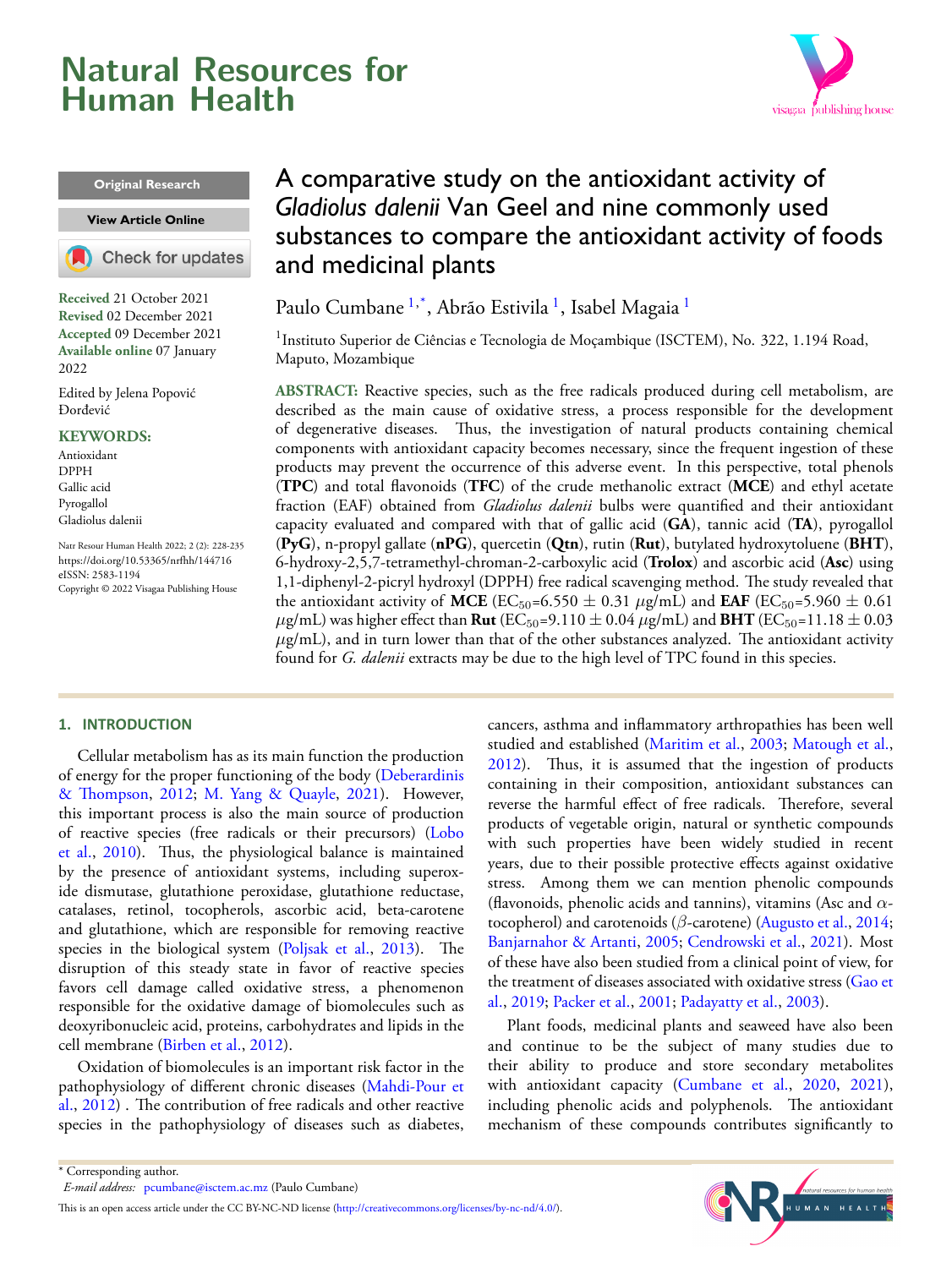the reduction of oxidative processes in plants and animals, a process responsible for several cellular complications [\(Minatel](#page-6-10) [et al.,](#page-6-10) [2017](#page-6-10)). Compounds such as GA (**1**), nPG (**2**), PyG (**3**) and other derivatives have shown numerous applications in the pharmaceutical and food industry. When used as an additive, GA can inhibit the deterioration of fats and oils in many edible products [\(Gao et al.,](#page-6-7) [2019](#page-6-7)), and contribute in a certain way to preserve food quality and to reduce the development of diseases associated with oxidative stress. Tannins, including TA (**4**), are potent antioxidant, anticancer, antimicrobial and immunomodulatory agents. The anticancer and antimutagenic properties of tannins seem to be linked to their antioxidant properties, which are important in protecting cells against oxidative stress [\(Bele et al.](#page-5-6), [2010;](#page-5-6) [Chung et al.,](#page-5-7) [1998](#page-5-7)). Qtn (**5**) and its glycosylated analogue, Rut (**6**), have numerous biological properties, including anti-cancer, anti-inflammatory, antiviral and antioxidant [\(Li et al.,](#page-6-11) [2016\)](#page-6-11).

Asc (**7**), a metabolite of vegetable origin best known for its vitamin, antioxidant, anti-inflammatory, anti-cancer, antibacterial and antiviral properties [\(Yussif](#page-7-0), [2018\)](#page-7-0). BHT (**8**), a synthetic antioxidant widely used in the food and cosmetics industry [\(Babich,](#page-5-8) [1982;](#page-5-8) [Yehye et al.,](#page-6-12) [2015\)](#page-6-12). However, there are few reports on the effects of BHT on biological systems. Some reports of animal studies point to beneficial and toxic effects, including reducing the toxicity of some chemical and physical carcinogens and increasing others. Negative effects on lungs, kidneys and myocardial cells have also been described([Babich,](#page-5-8) [1982](#page-5-8)). Trolox (**9**), a potent synthetic antioxidant, water-soluble derivative of *α*-tocopherol. It has been widely used as a standard antioxidant in studies of plant extracts from food and medicinal plants([Frangu et al.](#page-6-13), [2020](#page-6-13); [Litescu et al.](#page-6-14), [2014](#page-6-14)).

*Gladiolus dalenii* (family Iridaceae), is a plant native to the region of sub-Saharan Africa, better known as Halaiungwa in southern Mozambique, have been indicated in traditional medicine for the treatment of various diseases, including diarrheal, dysenteric, gonorrhea, dysmenorrhea, diabetes, ear and eye infections, paralysis, muscle spasms, to regularize the menstrual cycle, among other ailments [\(Munyemana et al.,](#page-6-15) [2013](#page-6-15)). Many species of this genus have been or are being studied with regard to their chemical constitution and biological activity([Adediwura & Kio](#page-5-9), [2008](#page-5-9); [Odhiambo et al.](#page-6-16), [2009](#page-6-16)). Thus, some chemical classes and some substances of medicinal interest have been isolated and reported in recent years, but very little is known about the pharmacological potential of these substances [\(Abdessemed et al.](#page-5-10), [2011](#page-5-10)) . Several works on antioxidant activity of foods and plant extracts have been developed and published in different scientific literatures. In these works, the antioxidant activity of a complex matrix is measured and compared with the activity of any of the pure compounds whose antioxidant effect is known. However, it seems that there are still no clear criteria to classify the antioxidant efficacy into strong, moderate or weak, so the knowledge of the effectiveness of the antioxidants commonly used in these tests can help to select the standard for predicting the antioxidant efficacy of medicinal plants or food.

#### **2. MATERIALS AND METHODS**

#### 2.1. Collection and identification of herbal materials

The bulbs of *Gladiolus dalenii* (Figure [1](#page-1-0)) were collected in Bilene district (Gaza, Mozambique) and the botanical confirmation of the species was done at the Instituto de Investigação Agrária de Moçambique (IIAM) (specimen number 48529).

<span id="page-1-0"></span>

**Figure 1.** The study material, *Gladiolus dalenii*

#### **2.2. Chemicals and equipment**

Ethyl acetate (99.8%), Methanol (99.8%) were provided by Ubuntu Chemical and Lab Supplies (Alberton, South Africa). Gallic acid (*≥* 98%), Sodium nitrite (*≥*97%), Ascorbic acid (99.5%), Rutin (*≥*94%), Pyrogallol (*≥*98%), (*±*)-6-Hydroxy-2,5,7,8-tetramethyl-chroman-2-carboxylic acid (97%), 2,2 diphenyl-1-picrylhydrazyl (85%), were provided by Sigma-Aldrich (Pty) Limited (Kempton Park, South Africa). Quercetin hydrate (95%) was provided by Acros Organics (New Jersey, USA). Folin-Ciocalteu (stock solution) was provided by Pehedi Medical & Lab Suppliers (Johannesburg, South Africa). Aluminum chloride (99%), Sodium carbonate (99.9%), were provided by Merck (Darmstadt, Germany). Tannic acid (88%) was provided by Sisco Research Laboratories Pvt. Ltd. (India, Maharashtra), Propyl gallate (99.5%), Sodium hydroxide (*≥*99%) were provided by Panreac Química SA (Spain, Barcelona). Butylated hydroxytoluene (99.5%), was provided by Roig Farma, SA (Spain, Barcelona). Spectrophotometric determinations were made using a spectrophotometer UV-VIS (Thermo Scientific Orion AquaMate 8000, USA).

## **2.3. Sample preparaƟon and extracƟon**

The samples were peeled, washed, sectioned and dried in a hot air oven (The Scientific Group<sup>®</sup>, Series 9000) at 45<sup>°</sup> C for 7 days. The crude extract was prepared by percolation in methanol - distilled water (90:10) of the powder, followed by filtration on filter paper (Whatman 1). The ethyl acetate fraction was obtained by liquid-liquid partition of a portion of the crude extract (dissolved in methanol: water 3/7). The crud extract and ethyl acetate fraction were concentrated using

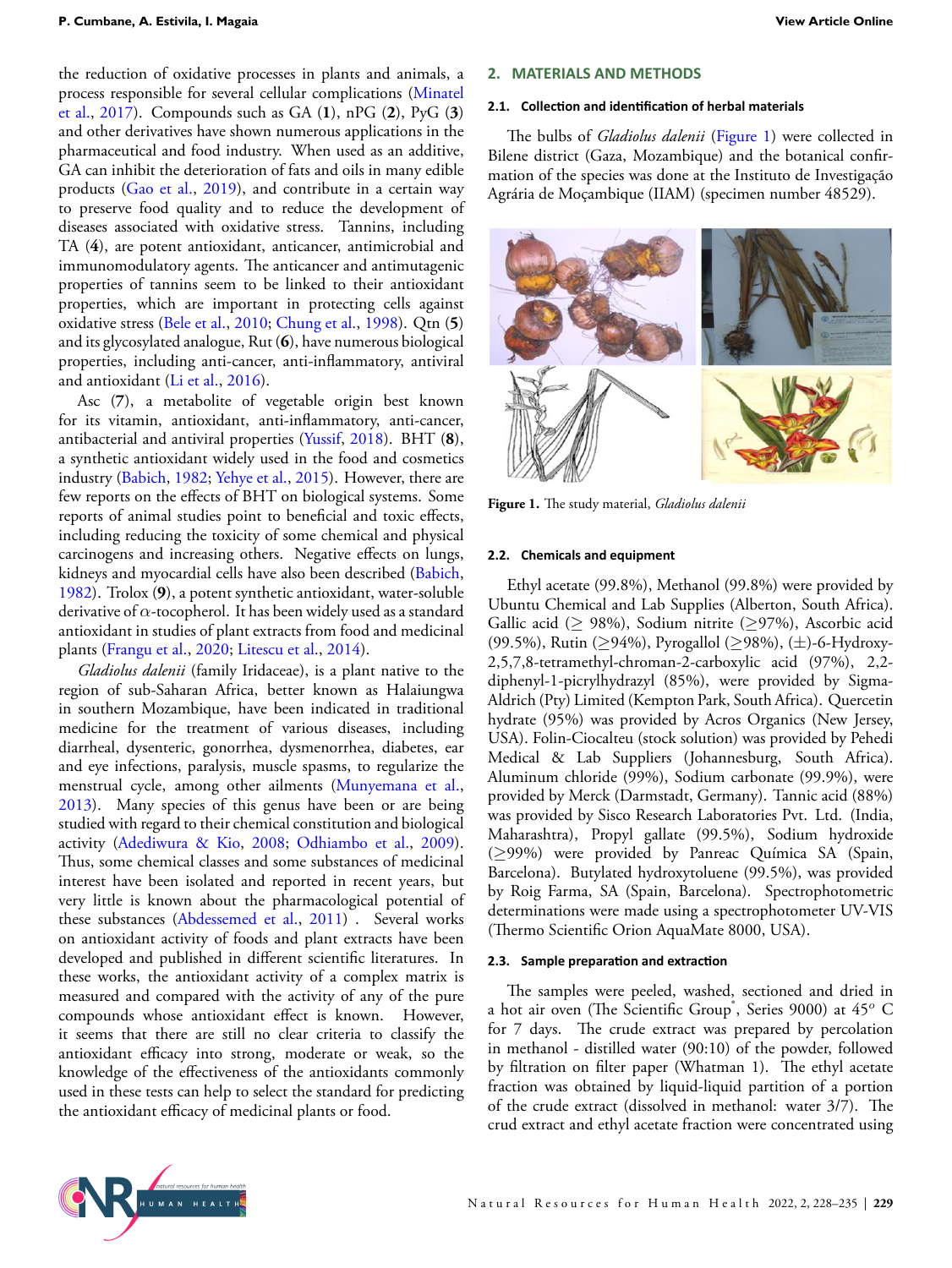a rotary evaporator (BUCHA® , Germany) at 50*<sup>o</sup>* C.

#### **2.4. EsƟmaƟon of total phenolic content (TPC)**

The TPC was measured spectrophotometrically using the Folin-Ciocalteu (FC) method described by [Ismael et al.](#page-6-17) [\(2021](#page-6-17)), with some modifications, In brief, 500  $\mu$ L of extract (1 mg/mL) (dissolved in methanol) was mixed with 500 *µ*L of FC reagent (diluted 10 times). After 5 minutes, 1 mL of a 7.5% sodium carbonate and 3 mL of distilled water were added and mixed thoroughly. The mixture was kept at room temperature for two hours, followed by reading the absorbance at 760 nm. The TPC was determined from the extrapolation of the samples' absorbance on the gallic acid calibration curve  $(y = 0.0113x)$ + 0.1463;  $R^2$  = 0.9993) prepared by the method described above and expressed as milligrams of GA equivalents (mg GAE) per gram of dry extract (g DE). All tests were performed in three repetitions and the result calculated as mean *±* standard deviation.

## **2.5. EsƟmaƟon of total flavonoids content (TFC)**

TFC was measured following a method described by [Ismael](#page-6-17) [et al.](#page-6-17) ([2021\)](#page-6-17), with some modifications, briefly, 500 *µ*L of extract (1mg/mL), 2.5 mL of distilled water, 250  $\mu$ L (5%) of NaNO<sub>2</sub> were mixed. After 6 min, 250  $\mu$ L of 2% AlCl<sub>3</sub> reagent (methanol solution) was added. The mixture was incubated for 5 minutes at room temperature, followed by the addition of 1 mL of NaOH (1 M). The TFC was determined from the extrapolation of the samples' absorbance on the quercetin calibration curve ((y =  $0.0058x + 1.425$ ; R<sup>2</sup> = 0.998) prepared by the method described above and expressed as milligrams of Qtn equivalents (mg Qtn) per gram of dry extract (g DE). All tests were performed in three repetitions and the result calculated as mean *±* standard deviation.

#### **2.6. DPPH radical scavenging assay**

The antioxidant efficiency of GA, PyG, nPG, TA, Qtn, Rut, Asc, BHT, Trolox, crude methanol extract (MCE) and ethyl acetate fraction (EAF) of the *Gladiolus dalenii* species was measured by the DPPH free radical scavenging method. Sample and DPPH (100 *µ*M) free radical solutions were prepared in methanol. Antioxidant activity was determined by mixing 500 *µ*L of each sample at different concentrations with 3.5 mL of DPPH. The reference DPPH solution (**A0**) was prepared by mixing 3.5 mL of DPPH with 500 *µ*L of methanol. The absorbance of the remaining DPPH (**A***s*) and the reference DPPH (**A0**) were read at 517 nm after 30 minutes of incubation in the dark. The percentage of DPPH inhibition (DPPH inhibition) was calculated using formula (**1**) and the values used to plot the calibration curve used in the calculation of the efficient concentration value  $(EC_{50}$ , the concentration of antioxidants necessary to decrease the initial DPPH absorbance by 50%). The effective concentration equivalent ( $EEC_{50}$ ) was determined using equation (**2**) and expressed as micro mol equivalent of GA per gram of dry sample (*µ*mol GAE/g DE).

$$
Inibition \ (\%) = \left(1 - \frac{A_s}{A_0}\right) x 100
$$

$$
\mu mol \; GAE/gDE \; = \frac{EC_{50_{standard} \; (\mu M)}}{EC_{50_{sample} \; (\frac{\mu g}{mL})}} x1000 \tag{2}
$$

#### **2.7. StaƟsƟcal Analysis**

All assays were performed in three independent experiments and results were calculated as mean *±* standard deviation. Statistical difference between samples was tested by one-way analysis of variance (ANOVA) and Tukey's Test using GraphPad Software 9.0 (San Diego, USA). The difference in mean values was considered significant for  $p < 0.05$ .

## **3. RESULTS AND DISCUSSION**

The antioxidant activity of foods and medicinal plant extracts can be monitored by a variety of assays with different mechanisms, including hydrogen or electron transfer for the reduction of radical (ABTS radical cation decolorization assay and DPPH scavenging activity) or ionic species (Ferric Reducing Antioxidant Power Assay, Phosphomolybdenum method, Cupric ion reducing antioxidant capacity method) and compared with the activity of one or more compounds (natural or synthetic) whose antioxidant activity has been proven. In the present study, the antioxidant activity of nine substances commonly used as standards in antioxidant capacity assays of plant extracts was evaluated using the DPPH free radical scavenging method and compared with the activity of MCE and EAF extracts from *G. dalenii* bulbus. The Figure [2](#page-2-0) and [3](#page-3-0) and Figure [4](#page-3-1) shown structures of GA (1), nPG (2), PyG (3), TA (4), Qtn (5), Rut (6), Asc (7), BHT (8) and Trolox (9). The Figure [5](#page-3-2) shows the dose–response curves of GA, PyG, TA (a), nPG, Qtn, Asc, Rut, Trolox (b), BHT (c), MCE and EAF (d). Table [1](#page-3-3) shows the half maximal effective concentration ( $EC_{50}$ ) and effective equivalent concentration  $(EEC<sub>50</sub>)$  values for all samples, TPC and TFC for the *Gladiolus dalenii* extracts.

<span id="page-2-0"></span>

**Figure 2.** Structures of GA (1), nPG (2), PyG (3) and TA (4)

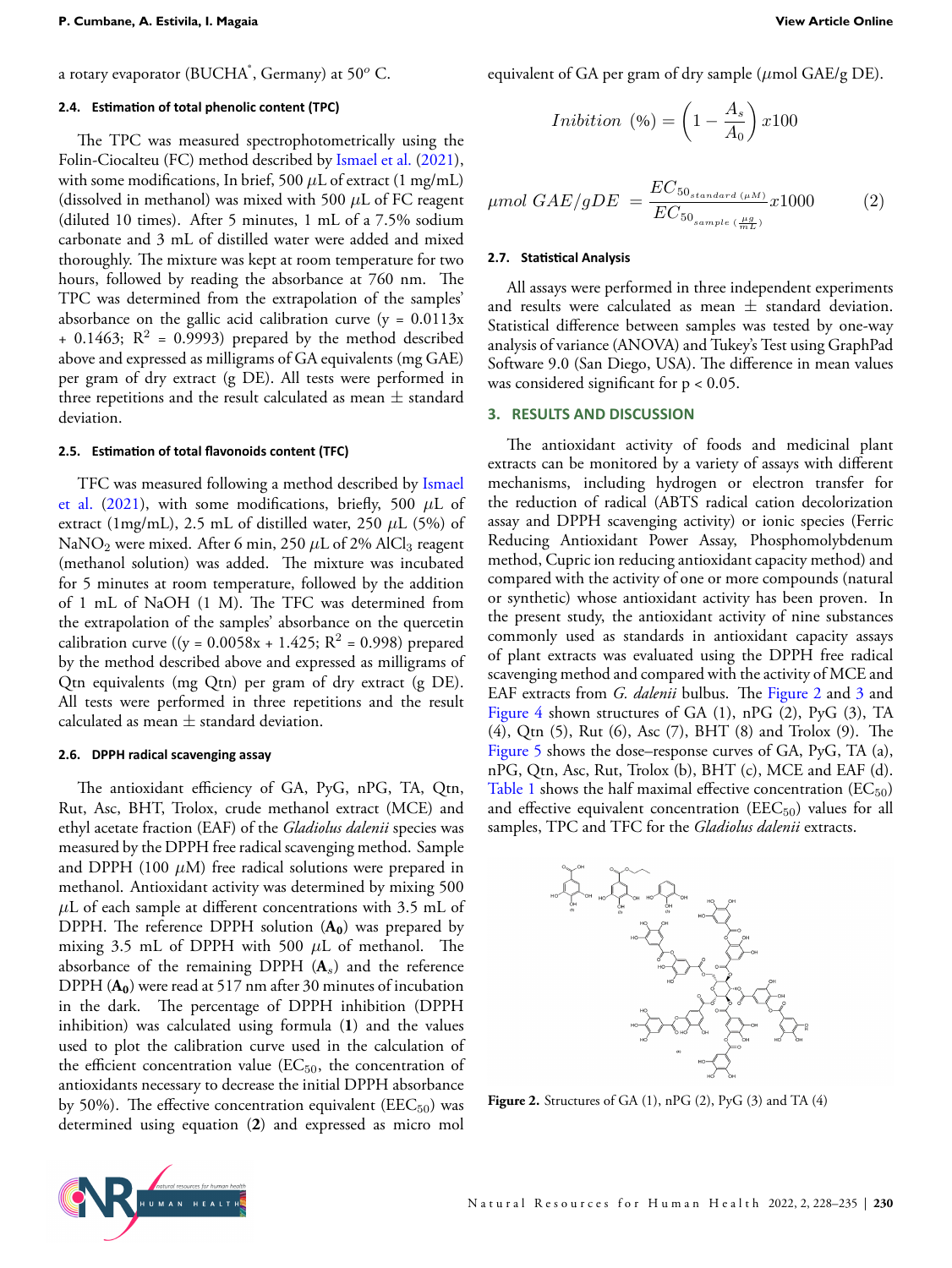<span id="page-3-3"></span>

| lable |  |  |
|-------|--|--|
|       |  |  |

TPC, TFC, Half maximal effective concentration and Effective equivalent concentration

| Sample           | $EC_{50}$ ( $\mu$ M) | $EC_{50}$ ( $\mu$ g/mL) | $\text{EEC}_{50}$ ( $\mu$ mol GAE/gDE) | $TPC$ (mg $GAE/gDE$ )    | TFC (mgQE/gDE)      |
|------------------|----------------------|-------------------------|----------------------------------------|--------------------------|---------------------|
| GA               | $1.110 \pm 0.00$     | $0.210 \pm 0.00$        | ٠                                      | ٠                        |                     |
| P <sub>y</sub> G | $1.470 \pm 0.00$     | $0.190 \pm 0.00$        | $5986.9 \pm 13.8$                      | $\overline{\phantom{0}}$ |                     |
| <b>TA</b>        | $1.530 \pm 0.01$     | $2.600 \pm 0.02$        | $424.96 \pm 3.72$                      |                          |                     |
| nPG              | $4.640 \pm 0.07$     | $0.980 \pm 0.02$        | $1123.5 \pm 17.7$                      | -                        |                     |
| Qtn              | $5.770 \pm 0.10$     | $1.750 \pm 0.03$        | $633.58 \pm 10.6$                      |                          |                     |
| Asc              | $13.97 \pm 0.16$     | $2.460 \pm 0.03$        | $449.33 \pm 5.02$                      | -                        |                     |
| Trolox           | $14.86 \pm 0.09*$    | $3.720 \pm 0.02$        | $297.13 \pm 1.88$                      | -                        |                     |
| Rut              | $14.92 \pm 0.07*$    | $9.110 \pm 0.04$        | $121.28 \pm 0.53$                      |                          |                     |
| <b>BHT</b>       | $50.72 \pm 0.11$     | $11.18 \pm 0.03$        | $98.880 \pm 0.22$                      | ٠                        |                     |
| EAF              |                      | $5.960 \pm 0.61$        | $176.69 \pm 0.26$                      | $427.290 \pm 0.470$      | $38.045 \pm 0.490*$ |
| <b>MCE</b>       |                      | $6.550 \pm 0.31$        | $152.87 \pm 0.08$                      | $395.350 \pm 0.860$      | $37.995 \pm 0.430*$ |

**\***The mean difference is not significant at level 0.5. EEC50 (*µ*mol GAE/gDE) is the effective equivalent concentration in *µ*mol of GA equivalent per gram of dry sample. EC<sub>50</sub> is the Half maximal effective concentration in *µg/mL*. TPC is Total phenolic content in mg of GA equivalent per g of dry extract and TFC is total flavonoid content in mg of Qtn equivalent per g of dry extract.

<span id="page-3-0"></span>

<span id="page-3-1"></span>**Figure 3.** Structures of Qtn (5) and Rut (6)



**Figure 4.** Structures of Asc (7), BHT (8) and Trolox (9)

#### **3.1. Total phenolic and flavonoid content**

Phenolic compounds (flavonoids, phenolic acids and tannins), ascorbic acid, tocopherols and carotenoids are the main active agents active by the antioxidant effect of medicinal plants or vegetable foods [\(Tungmunnithum et al.](#page-6-18), [2018](#page-6-18)). Thus, the quantification of these compounds is an indispensable parameter in predicting the antioxidant capacity of plant extracts. Although the quantification of phenolic compounds by the Folin-Ciocalteu method may suffer interference in the

<span id="page-3-2"></span>

**Figure 5.** Dose–response curves of GA, PyG, TA (a), nPG, Qtn, Asc, Rut, Trolox (b), BHT (c), MCE and EAF (d)

present of ascorbic acid and other reducing agents, the total phenolic content of MCE and its EAF fraction determined by this method, while the total flavonoids were quantified by the method of complexation with aluminum chloride. GA and Qtn were used as standards and results expressed as mg gallic acid equivalents (mg GAE) per gram dry extract (g/DE) or mg quercetin equivalents (mg Qtn) per gram of dry extract (g / DE). The TFC does not have general variations in both extracts, while the TPC value for the MCE (395.350 *±* 0.860) and an EAF  $(427.290 \pm 0.470)$  presents relevant variations for the p value < 0.05. This increase in phenolic content observed for an EAF, there must be greater affinity of the antioxidants present in the MCE for the ethyl acetate solvent. The extraction techniques aim not only to extract the active compounds from the plant matrix, but also provide a certain selectivity and sensitivity of the analytical methodology used for the identification, quantification and bioactivity tests, due to the increase in the concentration of the compounds of interest in the solution extractive([Pisoschi et al.](#page-6-19), [2016](#page-6-19)). The extractive efficiency of phenolic compounds can be affected by solvent polarity, as cases of TPC variations in the same plant material using solvents with different polarity are exhaustively reported in different literatures [\(Cumbane & Munyemana](#page-5-11),

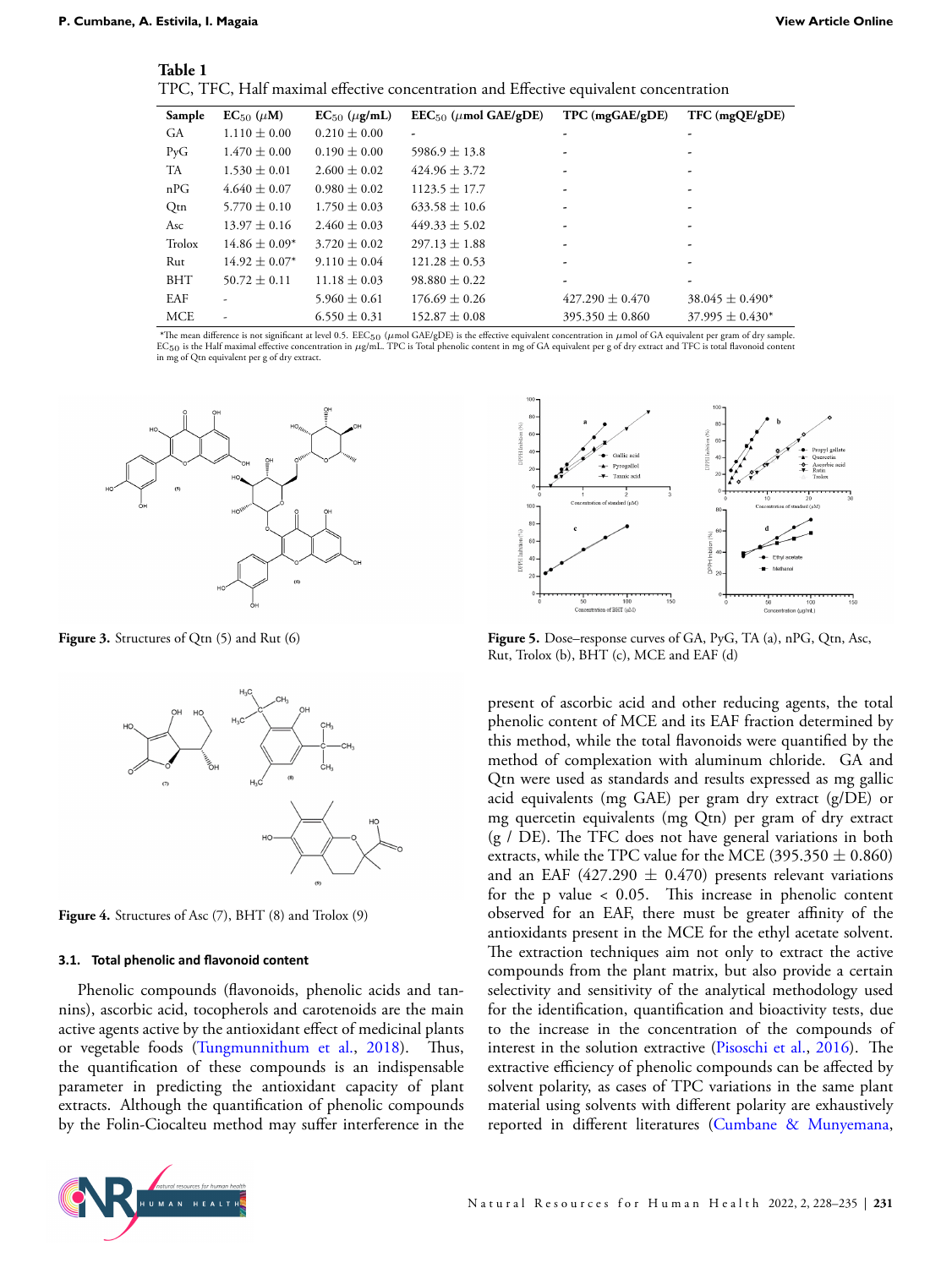[2017](#page-5-11); [Ghazzawi et al.,](#page-6-20) [2021](#page-6-20); [Pisoschi et al.](#page-6-19), [2016\)](#page-6-19). In our study, liquid-liquid extraction done on the crude extract with an intermediate polarity solvent (ethyl acetate) revealed an increase in TPC. These results corroborate the studies carried out by [Nakamura et al.](#page-6-21) [\(2017](#page-6-21)) and [Cumbane and Munyemana](#page-5-11) ([2017\)](#page-5-11). However, some authors have reported an increase in phenolic compounds in solutions extracted from the same plant drug, associated with the use of highly polar solvents([Ammar](#page-5-12) [et al.,](#page-5-12) [2018](#page-5-12)). These variations can be explained by the fact that some phenolic compounds are present in conjugation with one or more sugar units, forming what is called heteroside, compounds that are very soluble in a high polarity solvent, including water.

#### **3.2.** DPPH radical scavenging activity

The DPPH free radical scavenging capacity, described by the  $EC_{50}$  values (Table [1\)](#page-3-3) for the pure compounds, varies according to the order: GA (1.110  $\pm$  0.00  $\mu$ M)> PyG (1.470  $\pm$  0.00  $\mu$ M)> TA (1.530  $\pm$  0.01  $\mu$ M)> nPG (4.640  $\pm$  0.07  $\mu$ M) > Qtn  $(5.770 \pm 0.10 \,\mu M)$  > Asc  $(13.97 \pm 0.16 \,\mu M)$  = Trolox  $(14.86$ *±* 0 .09 *µ*M) > Rut (14.92 *±* 0.07 *µ*M) > BHT (50.72 *±* 0.11  $\mu$ M). The lower EC<sub>50</sub> value indicates greater DPPH free radical scavenging capability. GA and its derivatives take a prominent place when compared to the other compounds studied. The antioxidant capacities of GA and PyG against the DPPH free radical were measured at concentrations of 0.375, 0.500, 0.625, 1.000, 1.250 and 1.500  $\mu$ M, and a significant linear correlation was found in the inhibition percentages, which ranged from 11.718 *±* 0.313 – 71.656 *±* 0.001% and 11.584 *±* 0.146 - 50.553  $\pm$  0.068%, respectively.

The antioxidant capacity of TA was measured at concentrations of 0.500, 1.000, 1.250, 1.500, 2.000 and 2.500 *µ*M, with significantly linear inhibition values in the range of 11.447 *±* 0.669 - 85.402  $\pm$  0.055%. While the antioxidant efficacy of nPG was measured at concentrations of 1.250, 2.500, 5.000, 6.250, 7.500 and 10.000  $\mu$ M, with inhibition values ranging from  $24.784 \pm 1.081 - 86.497 \pm 2.08\%$ .

Although all GA derivatives proved to be effective in relation to the other samples studied, they showed a significant decrease in their activity when compared to the effectiveness of GA. GA is a trihydroxybenzoic acid in which the hydroxyl groups are at positions 3, 4 and 5. PyG is a benzenetriol containing hydroxyl groups at positions 1, 2 and 3, it can be considered as a decarboxylation product of the carboxyl grouping of GA. nPG is a derivative of GA, formed by the esterification of the carboxyl group of GA with n-propyl alcohol. While TA is a polyphenol belonging to the class of gallic tannins, it consists of an isomeric mixture of glucose linked to eight or nine molecules of gallic acid. The three derivatives do not have the free carboxyl grouping, which leads us to conclude that the reduction in the antioxidant activity of these compounds against the DPPH free radical may be associated with this fact. These findings corroborate the data described by [Rafiee et al.](#page-6-22) ([2018\)](#page-6-22) in their studies comparing the antioxidant activity of GA with PyG. These authors observed a significant contribution of the carboxyl group of GA in the scavenging of DPPH free radicals. Furthermore, [Lu et al.](#page-6-23) ([2006\)](#page-6-23) studied the structure-activity relationship of GA and its esters, and concluded that esters with the same number of free hydroxyl groups showed a decline in antioxidant activity with an increase in acyl chain length, indicating that steric freedom is also important for antioxidant activity.

The antioxidant effectiveness of Qtn and its glycoside (Rut) also showed significant variations in their ability to scavenge DPPH free radicals. The inhibition percentages of each of the compounds were measured in the concentration range of 1.00  $-6.00 \mu M$  and  $6.00 - 17.50 \mu M$ , respectively. The observed inhibitions showed a linear trend and ranged from 10.639 *±* 0.725 – 52.288 *±* 0.943% and 15.630 *±* 0.240 – 60.470 *±* 0.645%, respectively. A wealth of evidence indicates that heteroside flavonoids are less effective antioxidants than their respective aglycones [\(J. Yang et al.,](#page-6-24) [2019](#page-6-24)). The data from the present study also show a greater activity of the aglycone quercetin in relation to its glycoside rutin. Sterile factors created by the presence of sugar, together with a decrease in hydroxyl in the molecule are pointed out as the main causes of the decline in the antioxidant activity of glycosides([Nguyena et al.,](#page-6-25) [2013](#page-6-25); [J. Yang et al.,](#page-6-24) [2019;](#page-6-24) [M. Yang & Quayle](#page-6-1), [2021\)](#page-6-1).

The antioxidants BHT, Asc and Trolox are antioxidants that have no structural relationship to each other. They are widely used as references to compare the antioxidant activity of plant or food extracts. In the present assay, the antioxidant efficacy of the three standards, together with the MCE extract and EAF fraction was also measured, in the concentration range between 3.125 - 25.00 *µ*M (BHT), 6.25 - 100.00 *µ*M (Asc), 6.25 - 15.00 *µ*M (Trolox), 20 - 100 *µ*g/ mL (MCE and EAF), with inhibitions ranging from  $11.140 \pm 0.573 - 87.944 \pm 1.140$ 0.031% (BHT), 23.629 *±* 0.406 – 77.387 *±* 0.434% (Asc), 14.963 *±* 0.149 - 49.529 *±* 0.648 (Trolox), 39.012 *±* 0.750 – 58.203 *±* 0.032% (MCE) and 39.012 *±* 0.547 - 70.901 *±* 0.952% (EAF). The DPPH free radical scavenging capacity of the crude extract (MCE) and its fraction showed significant variations between them. The EAF fraction had the lowest EC<sub>50</sub> value (5.960  $\pm$  0.61  $\mu$ g/ mL) followed by the crude MCE extract (6.550  $\pm$  0.310  $\mu$ g/ mL), demonstrating that the MCE extract and the EAF fraction have a higher DPPH free radical scavenging activity than the antioxidants Rut  $(9.110 \pm 0.04 \,\mu g)$ / mL) and BHT (11.18  $\pm$  0.03  $\mu$ g/ mL), respectively.

The variation in the antioxidant efficacy observed between the two extracts seems to depend on the variations found in the phenolic content (TPC), which is related to the solvent's capacity (solvent polarity) to concentrate the greatest possible number of antioxidant compounds.

High levels of phenolic compounds have been closely related to high antioxidant capacity([Minatel et al.](#page-6-10), [2017\)](#page-6-10). The ethyl acetate fraction has higher levels of TPC (427.290 *±* 0.470 mg GAE / gDE) and, therefore, greater antioxidant activity when compared to TPC (395.350  $\pm$  0.860 mg GAE / g DE) present in the crude extract, which proves the strong contribution of TPC in increasing the antioxidant activity of plant extracts,

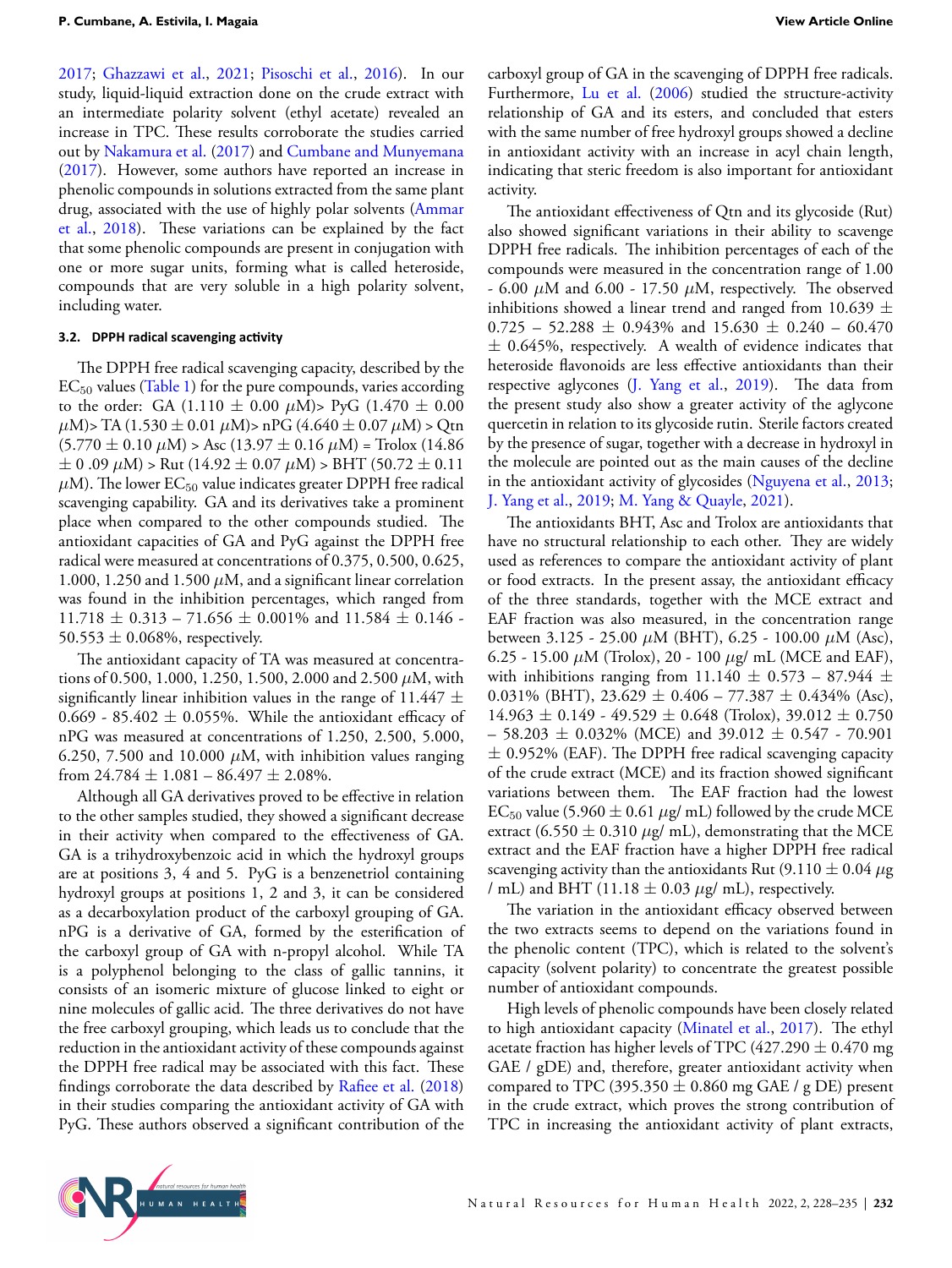since no significant variations were observed in the total levels of TFC in the two extracts. The higher activity found for EAF is not surprising, as [Nakamura et al.](#page-6-21) ([2017](#page-6-21)) measured the impact of liquid-liquid partition of different solvents (*n*-hexane fraction, chloroform fraction, ethyl acetate fraction, *n*-butanol fraction and aqueous fraction) on the TPC variation and on the DPPH free radical scavenging efficiency of the leaves of *Sasa quelpaertensis*. These authors found a higher TPC value and higher antioxidant activity for the ethyl acetate fraction. Furthermore, [Cumbane and Munyemana](#page-5-11) ([2017\)](#page-5-11) reported in their study an increase in the phenolic content and DPPH free radical scavenging capacity of the ethyl acetate fraction resulting from the liquid-liquid extraction of hydroethanol extract (80%) from *Bridelia cathartica* leaves. The findings of our work, supported by data provided by [Nakamura et al.](#page-6-21) ([2017\)](#page-6-21) and [Cumbane and Munyemana](#page-5-11) ([2017\)](#page-5-11), corroborate the idea that the solvent polarity plays an important role in the variation of the solubility of polyphenolic compounds and, consequently, variations in the antioxidant activity. Some species of the genus *Gladiolus* have been scientifically studied, and some biological activities have been proven, including the antimutagenic activity obtained for *Gladiolus illyricus* [\(Basgedika et al.](#page-5-13), [2014](#page-5-13)), antioxidant found for the *Gladiolus illyricus*, *Gladiolus hybridus* and *Gladiolusx grandifloras* ([Basgedika et al.](#page-5-13), [2014](#page-5-13); [Souza](#page-6-26) [et al.,](#page-6-26) [2021](#page-6-26)), antifungal activity found for *G. dalenii*, *G. newii*, *G. goetzenii* and *Gladiolus watsonoides* ([Odhiambo](#page-6-27), [2015;](#page-6-27) [Odhiambo et al.,](#page-6-28) [2014](#page-6-28), [2010](#page-6-29)) and cytotoxic activity found for *G. watsonoides* ([Odhiambo et al.,](#page-6-28) [2014\)](#page-6-28). However, the antioxidant activity found in the present study seems to provide one of the first evidences of the rich anti-radical potential of *Gladiolus dalenii*, being necessary to further deepen this study using other methods of measuring the antioxidant capacity.

## **4. CONCLUSIONS**

The results found in the present study showed high antioxidant efficacy of GA and its derivatives (TA, PyG and nPG), therefore, these may be the primary choice for comparing the antioxidant activity of foods and medicinal plants. The strong antioxidant activity found for *G. dalenii* extracts is strongly associated with the high phenolic content (TPC), thus, this plant can be used as a source of antioxidant substances in pharmaceutical or food formulations.

#### **CONFLICTS OF INTEREST**

The authors declare that there is no conflict of interest.

## **ACKNOWLEDGMENTS**

The authors would like to thank the Instituto Superior de Ciências e Tecnologia de Moçambique (ISCTEM) for providing the necessary facilities for this work.

## **ORCID**

| Paulo Cumbane  | 0000-0002-0606-3163 |
|----------------|---------------------|
| Abrão Estivila | 0000-0002-0136-8523 |
| Isabel Magaia  | 0000-0002-1434-2891 |



#### **AUTHOR CONTRIBUTIONS**

PC - Research concept and design; PC, IM - Collection and/or assembly of data; PC - Data analysis and interpretation; PC - Writing the article; PC, AE - Critical revision of the article; PC - Final approval of the article.

#### **REFERENCES**

- <span id="page-5-10"></span>Abdessemed, D., Fontanay, S., Duval, R.E., Laurain-Mattar, D., Dibi, A., 2011. Two New Anthraquinone Glycosides from Gladiolus segetum. Arabian Journal for Science and Engineering. 36, 57–62. [https://](https://doi.org/10.1007/s13369-010-0015-7) [doi.org/10.1007/s13369-010-0015-7](https://doi.org/10.1007/s13369-010-0015-7)
- <span id="page-5-9"></span>Adediwura, F.J., Kio, A., 2008. Antidiabetic Activity of Gladiolus Psittascinus in Alloxan Induced Diabetic Rats. African journal of traditional, complementary, and alternative medicines. 5, 154–157. <https://doi.org/10.4314/ajtcam.v5i2.31267>
- <span id="page-5-12"></span>Ammar, A.F., Baeshen, M., Aqlan, F.M., Siddeeg, A., Chamba, M.V., Afifi, M., Alayafi, .., A., 2018. Solvent effects on antioxidant activities and phenolic contents of the alhydwan (Boerhavia elegana choisy ) seed flour. Journal of Food Measurement and Characterization. 12, 2121–2127. <https://doi.org/10.1007/s11694-018-9827-z>
- <span id="page-5-1"></span>Augusto, T.R., Salinas, E.S., Arce, S.M., Camargo, M.A., Vieira, A.C., M, T., 2014. Phenolic compounds and antioxidant activity of hydroalcoholic extracts of wild and cultivated murtilla (Ugni molinae Turcz. Food Science and Technology. 34, 667–673. [https://doi.org/](https://doi.org/10.1590/1678-457X.6393) [10.1590/1678-457X.6393](https://doi.org/10.1590/1678-457X.6393)
- <span id="page-5-8"></span>Babich, H., 1982. Butylated hydroxytoluene (BHT): A review. Environmental Research. 29, 1–29. [https://doi.org/10.1016/0013-9351\(82\)](https://doi.org/10.1016/0013-9351(82)90002-0) [90002-0](https://doi.org/10.1016/0013-9351(82)90002-0)
- <span id="page-5-2"></span>Banjarnahor, S.D., Artanti, N., 2005. Antioxidant properties of flavonoids. Medical Journal of Indonesia. 23, 239–244.
- <span id="page-5-13"></span>Basgedika, B., Ugurb, A., Sarac, N., 2014. Antimicrobial, antioxidant, and antimutagenic activities of Gladiolus illyricus. Journal of Pharmacy & Pharmacognosy Research. 2, 93–99.
- <span id="page-5-6"></span>Bele, A.A., Jadhav, V.M., Kadam, V., 2010. Potential of Tannnins: A Review. Asian Journal of Plant Sciences. 9, 209–214. [https://dx.doi](https://dx.doi.org/10.3923/ajps.2010.209.214) [.org/10.3923/ajps.2010.209.214](https://dx.doi.org/10.3923/ajps.2010.209.214)
- <span id="page-5-0"></span>Birben, E., Sahiner, U.M., Sackesen, C., Erzurum, S., Kalayci, O., 2012. Oxidative Stress and Antioxidant Defense. World Allergy Organization journal. 5, 9–19. [https://doi.org/10.1097/](https://doi.org/10.1097/wox.0b013e3182439613) [wox.0b013e3182439613](https://doi.org/10.1097/wox.0b013e3182439613)
- <span id="page-5-3"></span>Cendrowski, A., Królak, M., Kalisz, S., 2021. Polyphenols, L-Ascorbic Acid, and Antioxidant Activity in Wines from Rose Fruits (Rosa rugosa). Molecules. 17, 26–26. [https://doi.org/10.3390/](https://doi.org/10.3390/molecules26092561) [molecules26092561](https://doi.org/10.3390/molecules26092561)
- <span id="page-5-7"></span>Chung, K.T., Wong, T.Y., Wei, C.I., Huang, Y.W., Lin, Y., 1998. Tannins and Human Health: A Review. Critical Reviews in Food Science and Nutrition. 38, 421–464. [https://doi.org/10.1080/](https://doi.org/10.1080/10408699891274273) [10408699891274273](https://doi.org/10.1080/10408699891274273)
- <span id="page-5-4"></span>Cumbane, P., Madivate, C., Magaia, I., Ibrahimo, S., Nharave, A., Jalá, R., 2020. Antioxidant Capacity, Total Phenolic and Ascorbic Acid Contents of Crude Extracts from wild Fruits of imusops Caffra, Strychnos Madagascariensis and Vangueria infausta. Asian Journal of Agriculture and Food Sciences. 8, 147–153.
- <span id="page-5-5"></span>Cumbane, P., Mathusse, E., Madivate, C., 2021. Total Phenolic Content and Antioxidant and Antibacterial Activities of hydroethanolic extract from Phragmanthera regularis leaves. World Wide Journal of Multidisciplinary Research and Development. 7, 21–26.
- <span id="page-5-11"></span>Cumbane, P., Munyemana, F., 2017. Antioxidant and antibacterial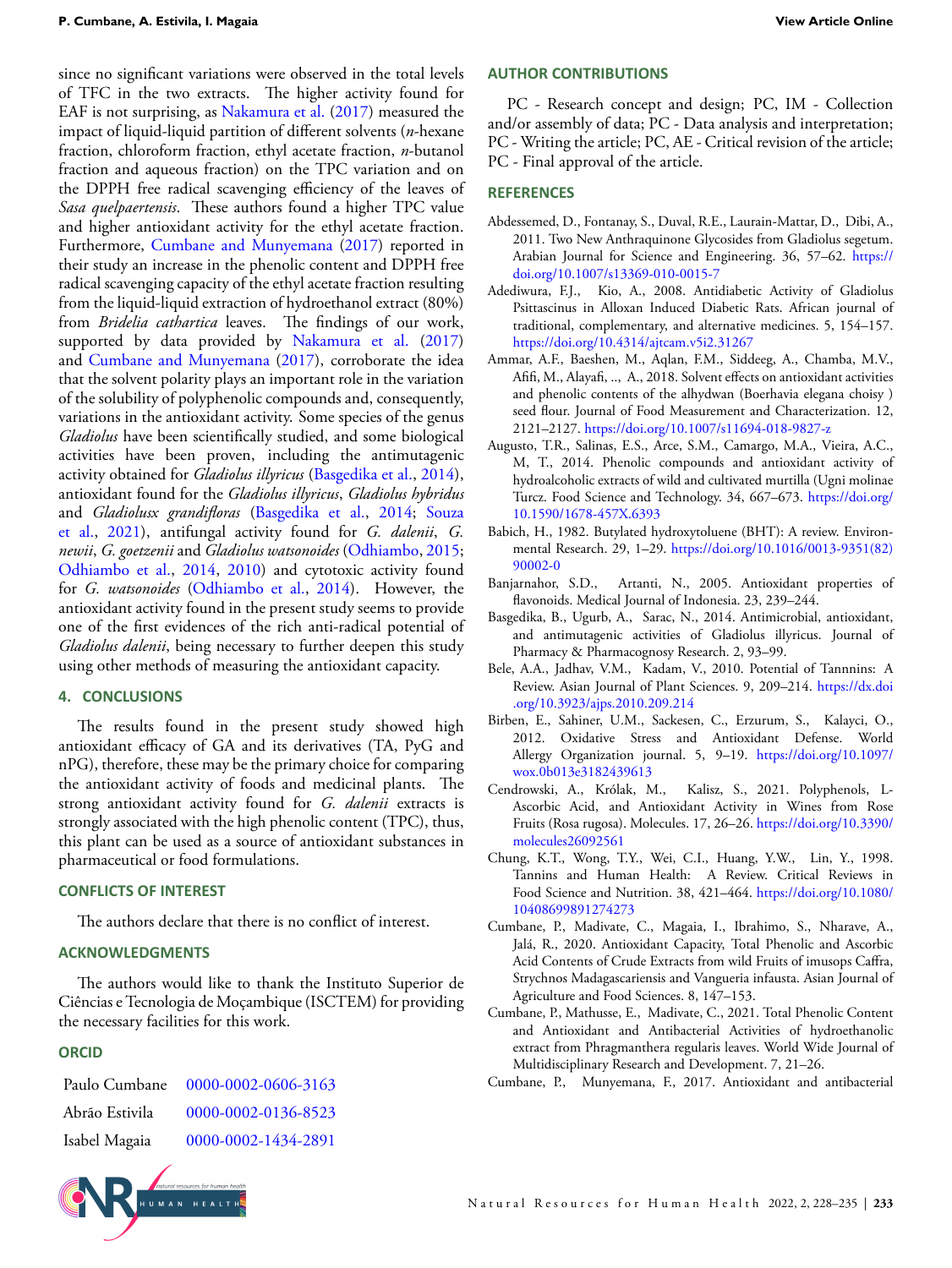activity of leaves and stem extracts of Bridelia cathartica Bertol. Sky Journal of Microbiology Research. 5, 18–26.

- <span id="page-6-0"></span>Deberardinis, R.J., Thompson, C.B., 2012. Cellular metabolism and disease: what do metabolic outliers teach us? . Cell. 148(6), 1132– 1144. <https://doi.org/10.1016/j.cell.2012.02.032>
- <span id="page-6-13"></span>Frangu, A., Ashraf, A.M., Sýs, M., Arbneshi, T., Arbneshi, T., Adam, V., Richtera, .., L., 2020. Determination of Trolox Equivalent Antioxidant Capacity in Berries Using Amperometric Tyrosinase Biosensor Based on Multi-Walled Carbon Nanotubes. Applied Sciences. 13, 10–10. <https://doi.org/10.3390/app10072497>
- <span id="page-6-7"></span>Gao, J., Yang, J.H., X., 2019. A Role of Gallic Acid in Oxidative Damage Diseases: A Comprehensive Review. Natural Product Communications, 1–9. <https://doi.org/10.1177/1934578X19874174>
- <span id="page-6-20"></span>Ghazzawi, H.A., Al-Sayyed, F., H, Al-Kurd, A., R, Mwalla, M., M, Arafat, A., Abdelqader, T., M, S., 2021. Effect of different extraction solvents on the antioxidant content and capacity of nine seasonal fruits. Clinical Nutrition Open Science. 38, 33–42. [https://doi.org/](https://doi.org/10.1016/j.nutos.2021.06.003) [10.1016/j.nutos.2021.06.003](https://doi.org/10.1016/j.nutos.2021.06.003)
- <span id="page-6-17"></span>Ismael, J., Dessalegn, E., Fereja, W.M., 2021. In Vitro antioxidant and antibacterial activity of leaf extracts of Measa lanceolata. International Journal of Food Properties. 24, 702–712. [https://doi.org/10.1080/](https://doi.org/10.1080/10942912.2021.1917608) [10942912.2021.1917608](https://doi.org/10.1080/10942912.2021.1917608)
- <span id="page-6-11"></span>Li, Y., Yao, J., Han, C., Yang, J., Chaudhry, M.T., Wang, S., Yin, .., Y., 2016. Quercetin, Inflammation and Immunity. Nutrients. 8(3), 167. <https://doi.org/10.3390/nu8030167>
- <span id="page-6-14"></span>Litescu, S.C., Eremia, S.A., Tache, A., Vasilescu, I., Radu, G.L., 2014. The Use of Oxygen Radical Absorbance Capacity (ORAC) and Trolox Equivalent Antioxidant Capacity (TEAC) Assays in the Assessment of Beverages' Antioxidant Properties., V. Preedy et al., (Eds.), Processing and Impact on Antioxidants in Beverages. Academic Press, London, UK, pp. 245–251. [https://doi.org/10.1016/B978-0](https://doi.org/10.1016/B978-0-12-404738-9.00025-8) [-12-404738-9.00025-8](https://doi.org/10.1016/B978-0-12-404738-9.00025-8)
- <span id="page-6-2"></span>Lobo, V., Patil, A., Phatak, A., Chandra, N., 2010. Free radicals, antioxidants and functional foods: Impact on human health. Pharmacognosy Reviews. 4, 118–126. [https://doi.org/10.4103/0973](https://doi.org/10.4103/0973-7847.70902) [-7847.70902](https://doi.org/10.4103/0973-7847.70902)
- <span id="page-6-23"></span>Lu, Z., Nie, G., Belton, P.S., Tang, H., Zha, B., 2006. Structure-activity relationship analysis of antioxidant ability and neuroprotective effect of gallic acid derivatives. Neurochemistry International. 48, 263–274. <https://doi.org/10.1016/j.neuint.2005.10.010>
- <span id="page-6-4"></span>Mahdi-Pour, B., Jothy, S.L., Latha, L.Y., Chen, Y., Sasidharan, S., 2012. Antioxidant activity of methanol extracts of different parts of Lantana camara. Asian Pacific Journal of Tropical Biomedicine. 2(13), 960– 965. [https://doi.org/10.1016/s2221-1691\(13\)60007-6](https://doi.org/10.1016/s2221-1691(13)60007-6)
- <span id="page-6-5"></span>Maritim, A.C., Sanders, R.A., Watkins, J.B., 2003. Diabetes, oxidative stress, and antioxidants: A review. Journal of Biochemical and Molecular Toxicology. 17, 24–38. <https://doi.org/10.1002/jbt.10058>
- <span id="page-6-6"></span>Matough, S.F.A., Hamid, Z.A., Alwahaibi, N., Mohamed, J., 2012. The Role of Oxidative Stress and Antioxidants in Diabetic Complications. Sultan Qaboos University Medical Journal. 12, 5–18. [https://doi.org/](https://doi.org/10.12816/0003082) [10.12816/0003082](https://doi.org/10.12816/0003082)
- <span id="page-6-10"></span>Minatel, I.O., Borges, C.V., Ferreira, M.I., Gomez, H.A., Chen, C.-Y.O., Lima, G.P., 2017. Phenolic Compounds: Functional Properties, Impact of Processing and Bioavailability, and others, (Eds.). Intech. <http://dx.doi.org/10.5772/66368>
- <span id="page-6-15"></span>Munyemana, F., Mondego, A.P., Cumbane, P., 2013. Qualitative Phytochemical Screening and Antimicrobial Activity Evaluation of the Bulb Extracts of Gladiolus psittacinus Hook (Iridaceae). International Network Environmental Management Conflicts. 2(1), 14–31.
- <span id="page-6-21"></span>Nakamura, M., Ra, J.H., Jee, Y., Kim, J.S., 2017. Impact of different partitioned solvents on chemical composition and bioavailability of

Sasa quelpaertensis Nakai leaf extract. Journal of Food and Drug Analysis. 25, 316–326. <https://doi.org/10.1016/j.jfda.2016.08.006>

<span id="page-6-25"></span>Nguyena, T.A., Liu, B., Zhao, J., Thomas, D.S., & amp; M Hook, J., 2013. An investigation into the supramolecular structure, solubility, stability and antioxidant activity of rutin/cyclodextrin inclusion complex. Food Chemistry. 136, 186–192. [https://doi.org/10.1016/](https://doi.org/10.1016/j.foodchem.2012.07.104) [j.foodchem.2012.07.104](https://doi.org/10.1016/j.foodchem.2012.07.104)

<span id="page-6-27"></span>Odhiambo, J., 2015. <http://hdl.handle.net/11295/90356>

- <span id="page-6-28"></span>Odhiambo, J., Saffudin, D., Catherine, L., Abiy, Y., 2014. Antifungal activity, brine shrimp cytotoxicity and phytochemical screening of Gladiolus watsonoides Baker (Iridaceae). Journal of Pharmacy Research. 8, 1218–1222.
- <span id="page-6-16"></span>Odhiambo, J., Siboe, G.M., Lukhoba, C., Dossaji, S.F., 2009. Antifungal Activity of Crude Extracts of Gladiolus Dalenii van Geel (Iridaceae). African Journal of Traditional, Complementary and Alternative Medicines. 7, 53–58. <https://doi.org/10.4314/ajtcam.v7i1.57254>
- <span id="page-6-29"></span>Odhiambo, J., Siboe, G.M., Lukhoba, C., Dossaji, S.F., 2010. Antifungal activity of crude extracts of gladiolus dalenii van geel (iridaceae). African Journal of Traditional, Complementary, and Alternative Medicines. 7, 53–58. <https://doi.org/10.4314/ajtcam.v7i1.57254>
- <span id="page-6-8"></span>Packer, L., Weber, S.U., Rimbach, G., 2001. Molecular Aspects of *α*-Tocotrienol Antioxidant Action and Cell Signalling . The Journal of Nutrition. 131(2), 369S–373S. [https://doi.org/10.1093/jn/131.2](https://doi.org/10.1093/jn/131.2.369S) [.369S](https://doi.org/10.1093/jn/131.2.369S)
- <span id="page-6-9"></span>Padayatty, S.J., Katz, A., Wang, Y., Eck, P., Kwon, O., Lee, J.H., Levine, .., M., 2003. Vitamin C as an Antioxidant: Evaluation of Its Role in Disease Prevention. Journal of the American College of Nutrition. 22, 18–35. <https://doi.org/10.1080/07315724.2003.10719272>
- <span id="page-6-19"></span>Pisoschi, A.M., Pop, A., Cimpeanu, C., Predoi, G., 2016. Antioxidant Capacity Determination in Plants and Plant-Derived Products: A Review. Oxidative Medicine and Cellular Longevity. 2016, 9130976. <https://doi.org/10.1155/2016/9130976>
- <span id="page-6-3"></span>Poljsak, B., Šuput, D., Milisav, I., 2013. Achieving the Balance between ROS and Antioxidants: When to Use the Synthetic Antioxidants. Oxidative Medicine and Cellular Longevity. 2013, :956792. [https://](https://doi.org/10.1155/2013/956792) [doi.org/10.1155/2013/956792](https://doi.org/10.1155/2013/956792)
- <span id="page-6-22"></span>Rafiee, S.A., Farhoosh, R., Sharif, A., 2018. Antioxidant Activity of Gallic Acid as Affected by an Extra Carboxyl Group than Pyrogallol in Various Oxidative Environments. European Journal of Lipid Science and Technology. 120, 1800319. [https://doi.org/10.1002/ejlt](https://doi.org/10.1002/ejlt.201800319) [.201800319](https://doi.org/10.1002/ejlt.201800319)
- <span id="page-6-26"></span>Souza, A.G., Jung, E.A., Benedicto, V.P., Bosco, L.C., 2021. Bioactive compounds in gladiolus flowers. Compounds in Gladiolus flowers. 27, 296–303. <https://doi.org/10.1590/2447-536X.v27i3.2310>
- <span id="page-6-18"></span>Tungmunnithum, D., Thongboonyou, A., Pholboon, A., Yangsabai, A., 2018. Flavonoids and Other Phenolic Compounds from Medicinal Plants for Pharmaceutical and Medical Aspects: An Overview. Medicines. 5(3). <https://doi.org/10.3390/medicines5030093>
- <span id="page-6-24"></span>Yang, J., Lee, H., Sung, J., Kim, Y., Jeong, H.S., Lee, J., 2019. Conversion of Rutin to Quercetin by Acid Treatment in Relation to Biological Activities. Preventive Nutrition and Food Science. 24, 313–320. <https://doi.org/10.3746/pnf.2019.24.3.313>
- <span id="page-6-1"></span>Yang, M., Quayle, J., 2021. Chapter 11 - Assessing the real-time metabolism and bioenergetics of single cells using fluorescence biosensors, S. Ostojic et al., (Eds.), Clinical Bioenergetics: From Pathophysiology to Clinical Translation. Academic Press, London EC2Y 5AS, United Kingdom, pp. 269–284. [https://doi.org/10.1016/](https://doi.org/10.1016/B978-0-12-819621-2.00011-5) [B978-0-12-819621-2.00011-5](https://doi.org/10.1016/B978-0-12-819621-2.00011-5)
- <span id="page-6-12"></span>Yehye, W.A., Rahman, N.A., Ariffin, A., Beeab, S., Alhadi, H.A., Kadir, F.A., Yaeghoobi, M., 2015. Understanding the chemistry behind the antioxidant activities of butylated hydroxytoluene (BHT): A review. European Journal of Medicinal Chemistry. 101, 295–312.